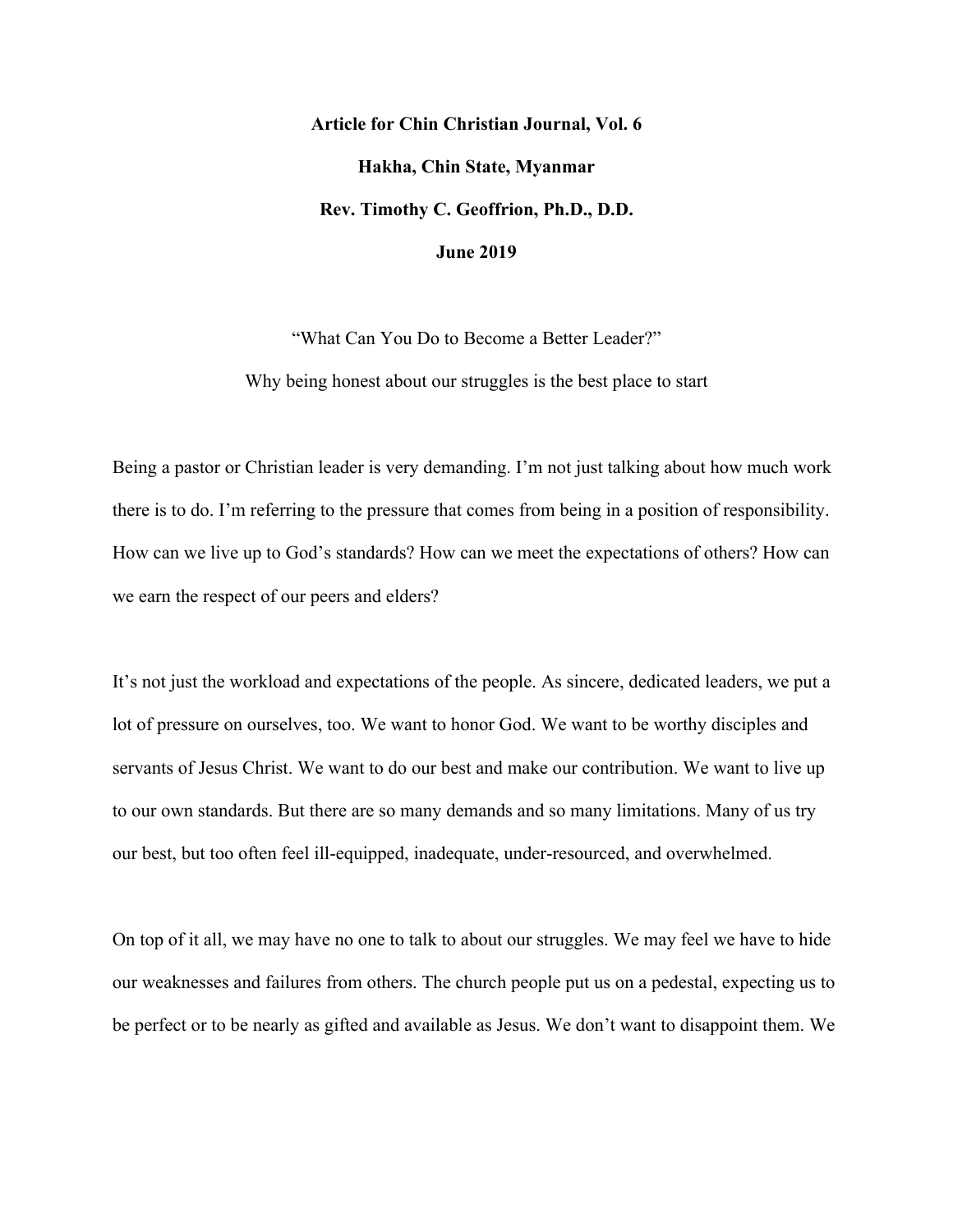may even fear their judgment. We're already disappointing ourselves, why expose our weaknesses to others and make things worse?

So, what should we do? From a biblical point of view, the answer is not to try harder and harder to impress others. Such efforts may seem logical, but they are usually born of pride and produce the opposite result. We may develop great skills, but others will detect our pride and lose respect for us. Especially for those of us in Christian leadership, the more our pride comes out, the less others will trust or admire us as spiritual leaders.

No, the biblical answer is just the opposite of our normal human instinct. Jesus and the writers of the New Testament taught that the way to advance in the Kingdom of God is via humility. Humility before God and openness to the Holy Spirit is the right attitude for a Christian leader who hopes to fulfill the awesome responsibilities of Christian leadership. We must approach God from a place of honesty, ready to hear whatever the Spirit wants to show us. We must then be eager for the Spirit to help us to be and to do what we cannot be or do in our own strength. We should not be afraid of what God might say to us, because we can trust that God always acts in loving ways to those who sincerely seek Christ's will and help. God will respond to us in whatever way best fits with God's good purposes for our lives. Only the Holy Spirit can lead us to heights we cannot reach on our own.

This practical article is written for Christian leaders (pastors, teachers, administrators, and all those in positions of influence), who are willing to admit their weaknesses and shortcomings but also want to grow and become better leaders. In it, I offer some insights based on spiritual life coaching work I did with an American Baptist Church pastor and denominational leader several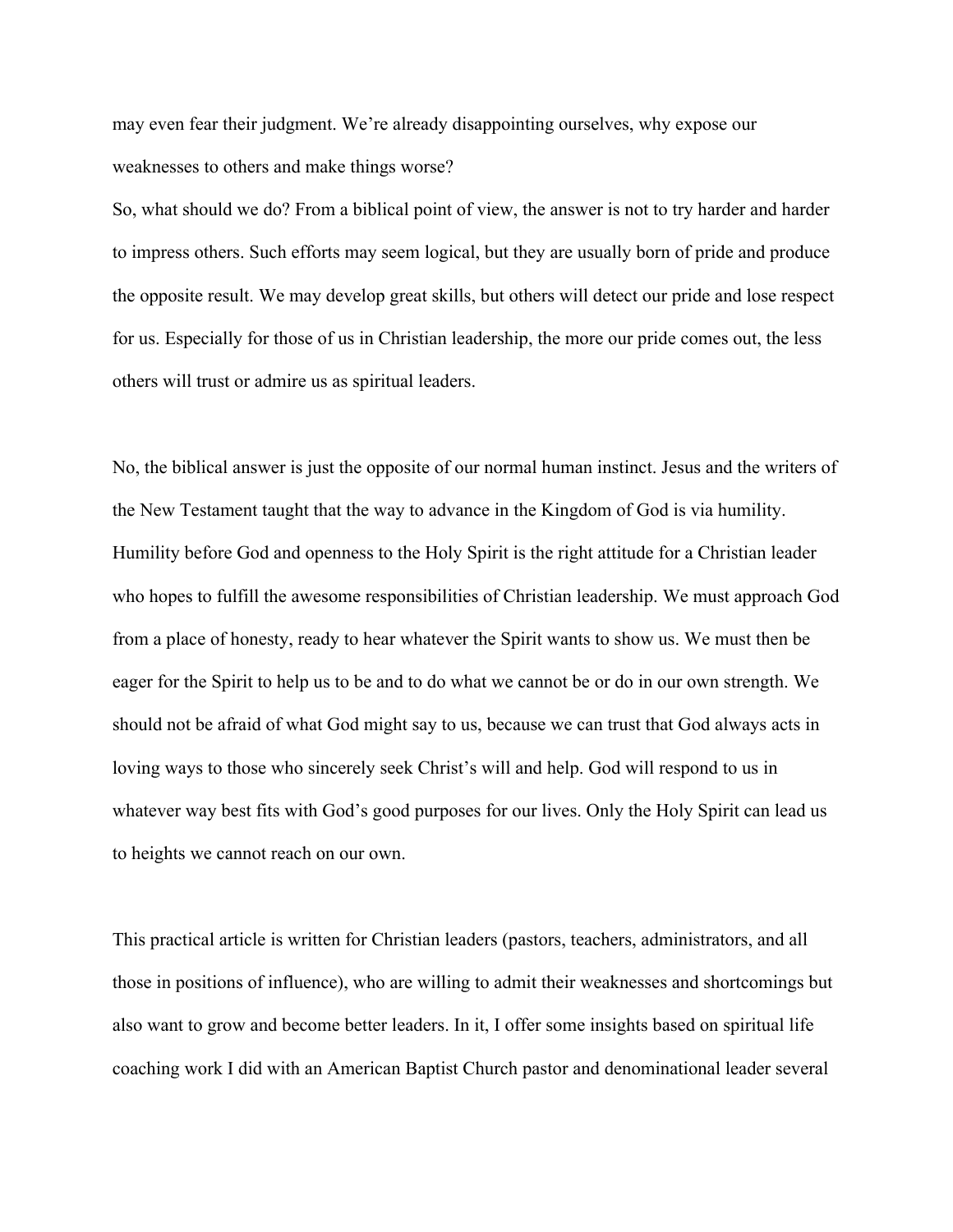years ago, a man whom I will call Pastor Frank. I will also discuss many biblical texts that explain why being humbler and more open is so important for us as Christians, in general, and especially for Christian leaders, in particular. Indeed, without humility and openness, we cannot experience the fullness of God's power and transformation in our lives, ministries, and leadership roles.<sup>1</sup>

# **Pastor Frank's painful truth**

 $\overline{a}$ 

"Frank" felt like a fool. As the senior pastor of his church, he felt like he should be the most spiritually mature member of his congregation. He wanted to be the kind of person and leader who could draw from a deep well of wisdom and self-understanding. Instead, he felt shallow. He was embarrassed because he couldn't come up with any ideas for writing an article for his denomination's journal. Whenever he compared himself to other leaders at his level, he felt inadequate and inferior.

At first, Frank tried to cover up how discouraged he really felt. In entering spiritual life coaching with me, he simply wrote, "I am at a point in my call and spiritual life where I need focus and direction. I believe I need help in going deeper to discover how and where God has called me and desires to use me in mission." Everything he said was true and important, but to actually make real progress toward these goals, Frank also had to look inward as well as look forward. He had to face how he truly felt about himself. He needed to put aside whatever bravado he might be tempted to exhibit to impress me or shield himself from pain. He had to admit that when it came down to it, he simply didn't feel—as he eventually articulated himself good enough, smart enough, or holy enough to serve in the position he held.

<sup>&</sup>lt;sup>1</sup> This article is excerpted, with some modifications, from chapter 2, "Be Humble and Open," in *Saying Yes to God*: *How to Keep in Step with the Spirit* (Eugene, OR: Cascade Books, 2017), 38-50.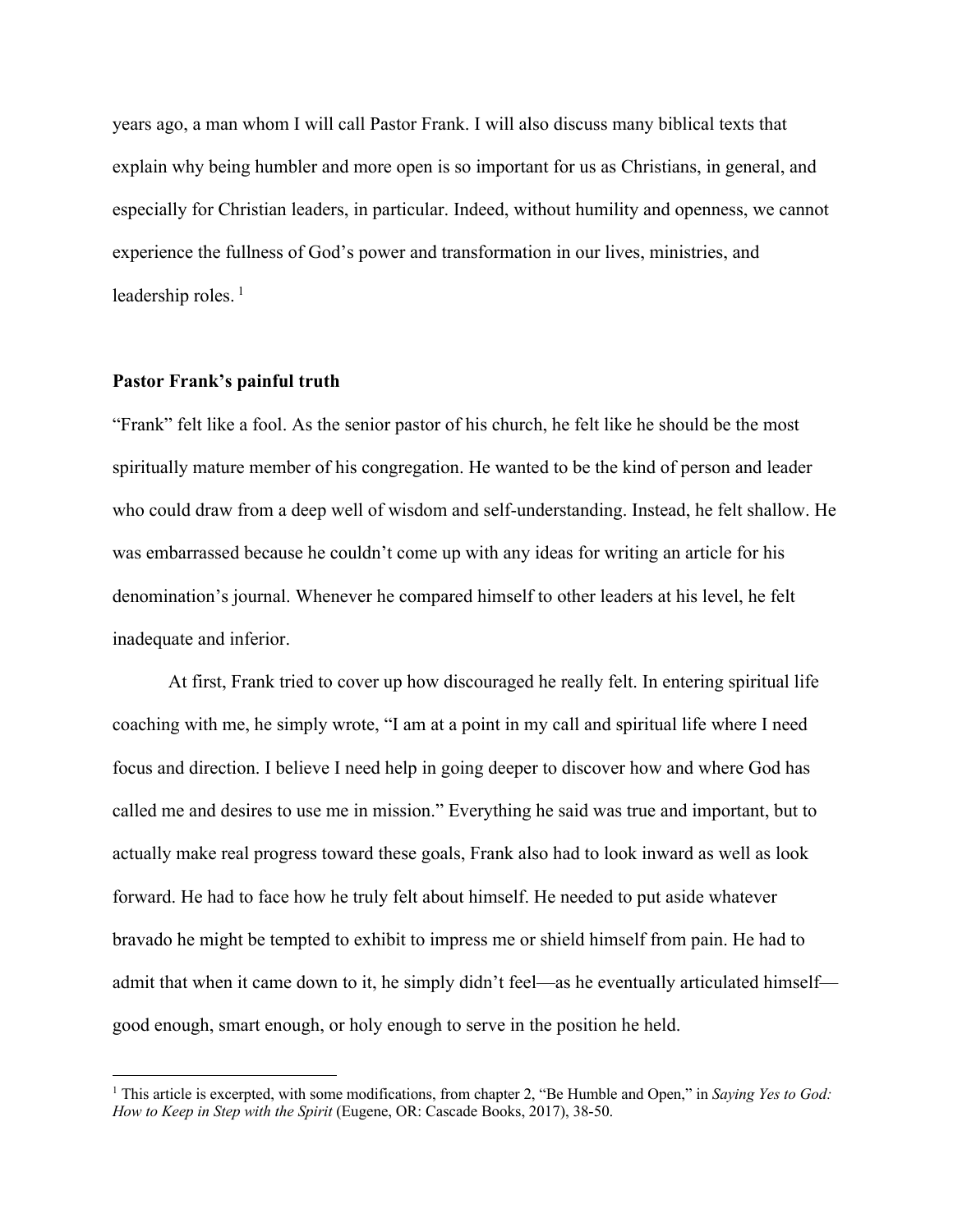These were very hard things to admit to himself, let alone to anyone else. Yet, doing so made all the difference in Frank's ability to hear the voice of God and receive the help that he needed. Such humility and openness gave him ears to hear what he never could have heard otherwise. Had he put on a front or let his pride keep him in denial of his pain, we would still be talking about his goals, but he would never find the heart to pursue them.

#### **What it takes to be able to listen to the Spirit**

To get in step with the Spirit, we have to first be listening. To be able hear, we have to first be humble and open. Frank and many others I have known in similar situations come to experience God in amazing, life-changing ways not because they are spiritual giants or accomplished leaders, and certainly not because they have big egos or are good at controlling their environments. No, those whose lives are transformed by God's presence and power are those who experience God in their weakness, need, and vulnerability. They often have reached the end of their own capacities and are facing the truth about their inadequacies. They are lifted up by God precisely because they humble themselves before God (or are humbled by something they experience) and are now truly open to whatever the Spirit might want to reveal to them.

## *Be humble*

For many of us, we don't have to work at being humble. Life does it to us! Yet, at the same time, sometimes it can be hard to face the truth about our own failings or weaknesses. We are too embarrassed or afraid that we can't bear seeing ourselves in such a light.

However, when we resist humility, we create barriers in our relationship with God. Our pride may create an artificial sense of well-being. Holding an inflated view of ourselves may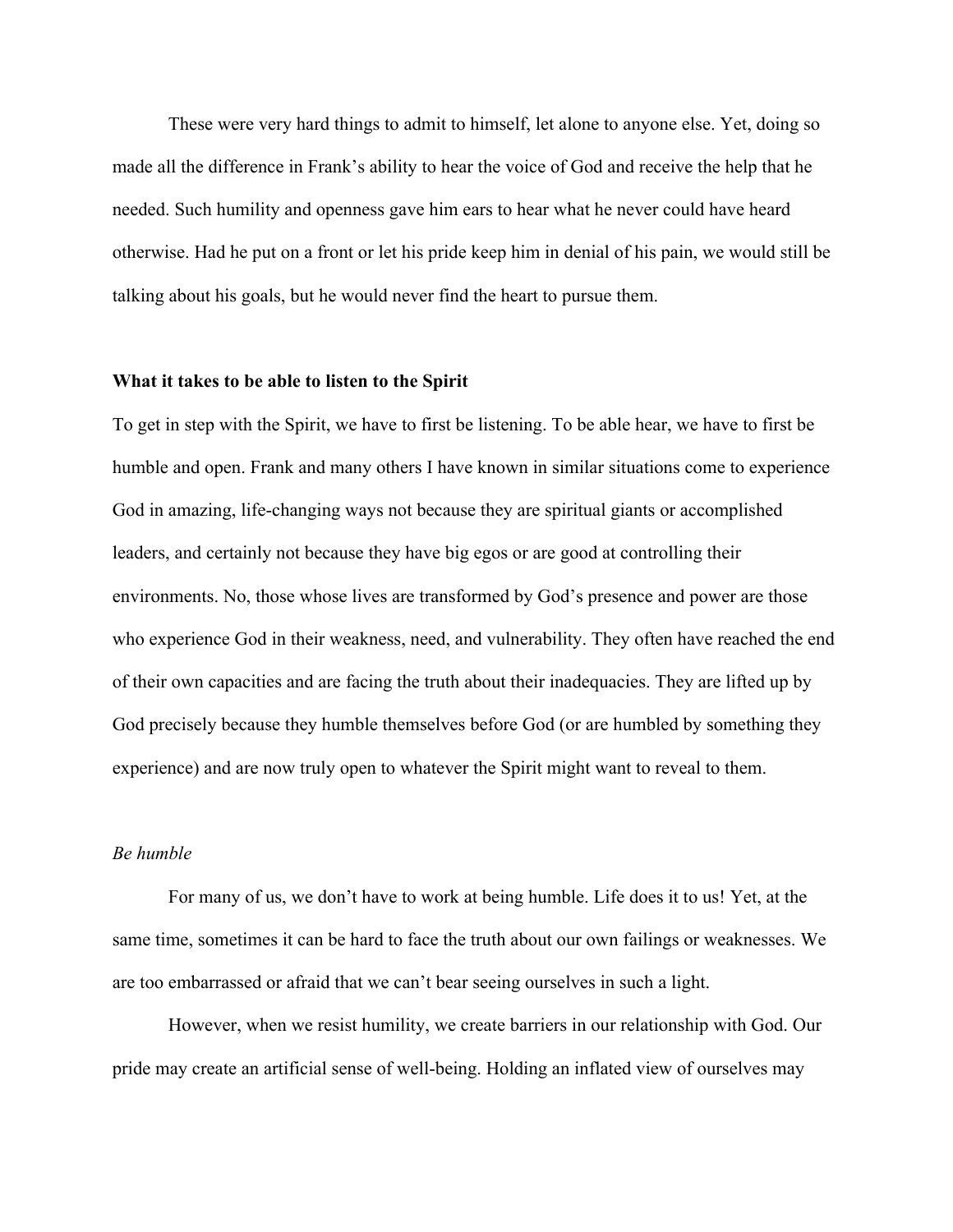make us feel better in the moment. Grandiose thinking may energize us as we imagine ourselves to be powerful, accomplished, or highly valued by others. These things might be partly true, but exaggerated notions of ourselves can lock us in our fantasies. When we distance ourselves from reality, we block our ability to ask for and receive from God what we need. In other words, whenever we seek to relate to God from our perceived strengths or assumed superiority to others, we may succeed at burying some of our self-doubt, but the result will be disconnection from ourselves, others, and God.

Jesus warned against holding a prideful, arrogant attitude in his parable of the Pharisee and publican. He taught that it is only the humble who are helped by God.

To some who were confident of their own righteousness and looked down on everybody else, Jesus told this parable: "Two men went up to the temple to pray, one a Pharisee and the other a tax collector. The Pharisee stood up and prayed about himself: 'God, I thank you that I am not like other men—robbers, evildoers, adulterers—or even like this tax collector. I fast twice a week and give a tenth of all I get.' "But the tax collector stood at a distance. He would not even look up to heaven, but beat his breast and said, 'God, have mercy on me, a sinner.' "I tell you that this man, rather than the other, went home justified before God. For everyone who exalts himself will be humbled, and he who humbles himself will be exalted." (Luke 18:9-14)

Similarly, James and Peter each independently expressed what Jesus was teaching in his parable, when they said: "God opposes the proud but gives grace to the humble."<sup>2</sup>

The flip side of feeling one up to others is feeling one down, seeing ourselves as inferior to others or being preoccupied with our failures and all the ways we don't seem to be as good, as talented, or as successful as someone else. But this too can be a symptom of pride. If we are distressed to be one down from someone else (even if it is only in our imaginations) and to not be living up to our ideal selves, it may very well mean that our pride is distorting our ability to see and accept ourselves as we are. In other words, if we weren't so full of pride, it wouldn't

<sup>2</sup> Jas 4:6; 1 Pet 5:5; cf. Prov 3:34.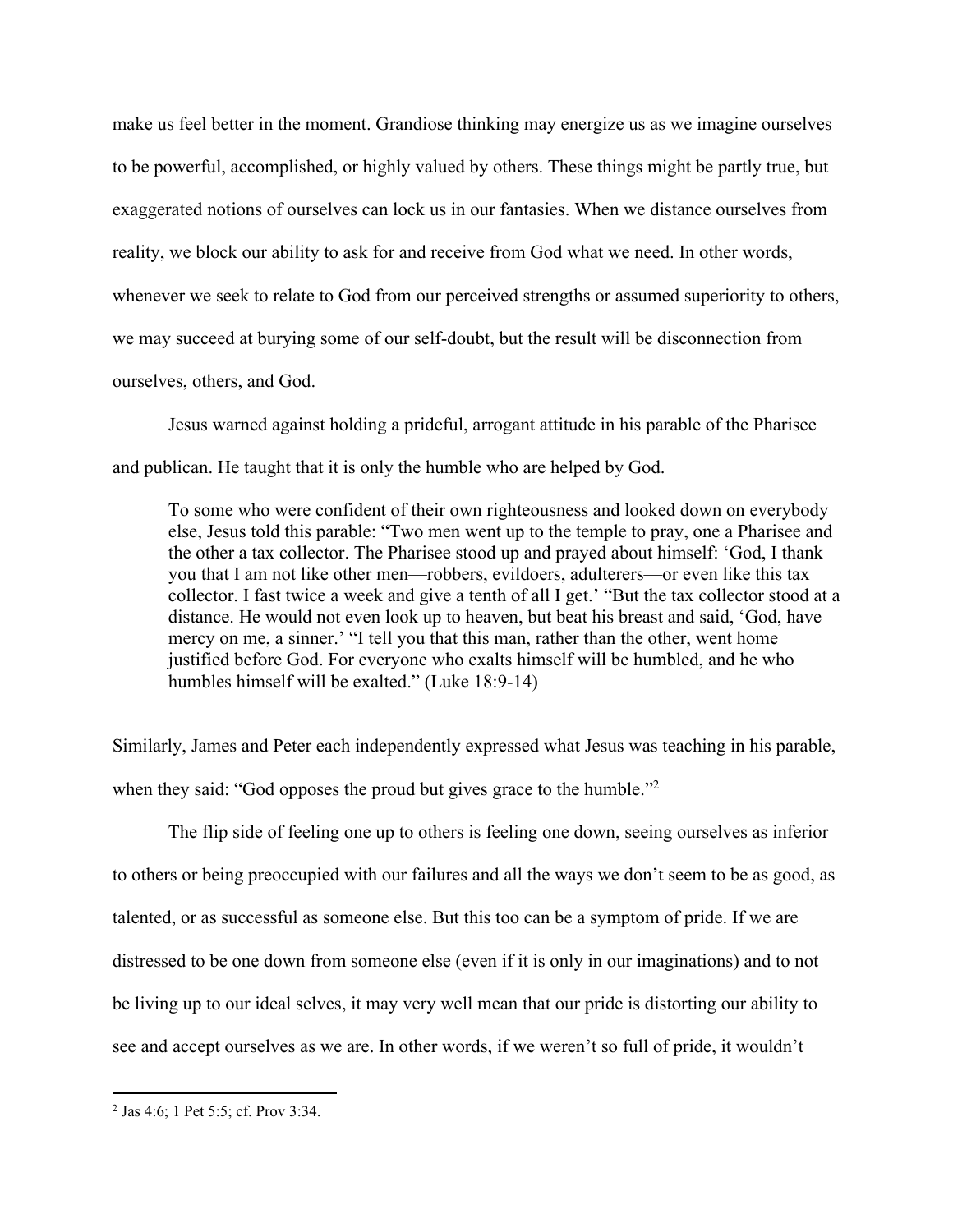bother us so much that someone else seems to be "better" than we are. It wouldn't grieve us so much when we see flaws in our lives, faults possessed by every human being on the planet.

Humility neither compels us to keep up appearances falsely nor disparages us in our own eyes because we cannot compete with others as well as we think we should be able to do. Choosing to be humble is simply being honest about who we are and where we are struggling. We acknowledge our limitations and need for help. We admit that sometimes we are not the persons we would like to be or that other people think that we are. We face the unflattering truth about ourselves that we would rather not see and that we sure hope no one else is seeing either.

For example, if we choose the path of humility, we may have to admit that our work sometimes isn't up to par. We may have to concede that we do not always reflect Christ well in our thoughts and behaviors, and in fact do a disservice to the cause of Christ at times. We may have to acknowledge how the mistakes we've made are adversely affecting others, whether we made them knowingly or not. We will stop trying to bluff our way through hard conversations with others to avoid being exposed or taking responsibility. We will accept that we need others in order to accomplish what God has called us to do or to be more effective in whatever we're doing; and we will be willing to ask for the help we need.

Yet, choosing humility is not self-denigration. Humility before God is simply being honest with ourselves. We will acknowledge both our strengths and victories as well as our limitations and failings. We will appropriately give God credit for the good work God has done in our lives, and we will admit our need for the mercy and grace (help) of God in so many other ways. That's where it starts. Where it goes is a richer, deeper relationship with God, stemming from a beautiful combination of humility before God and confidence from God, a boldness built upon the greatness of God's love and magnitude of God's provision for our spiritual needs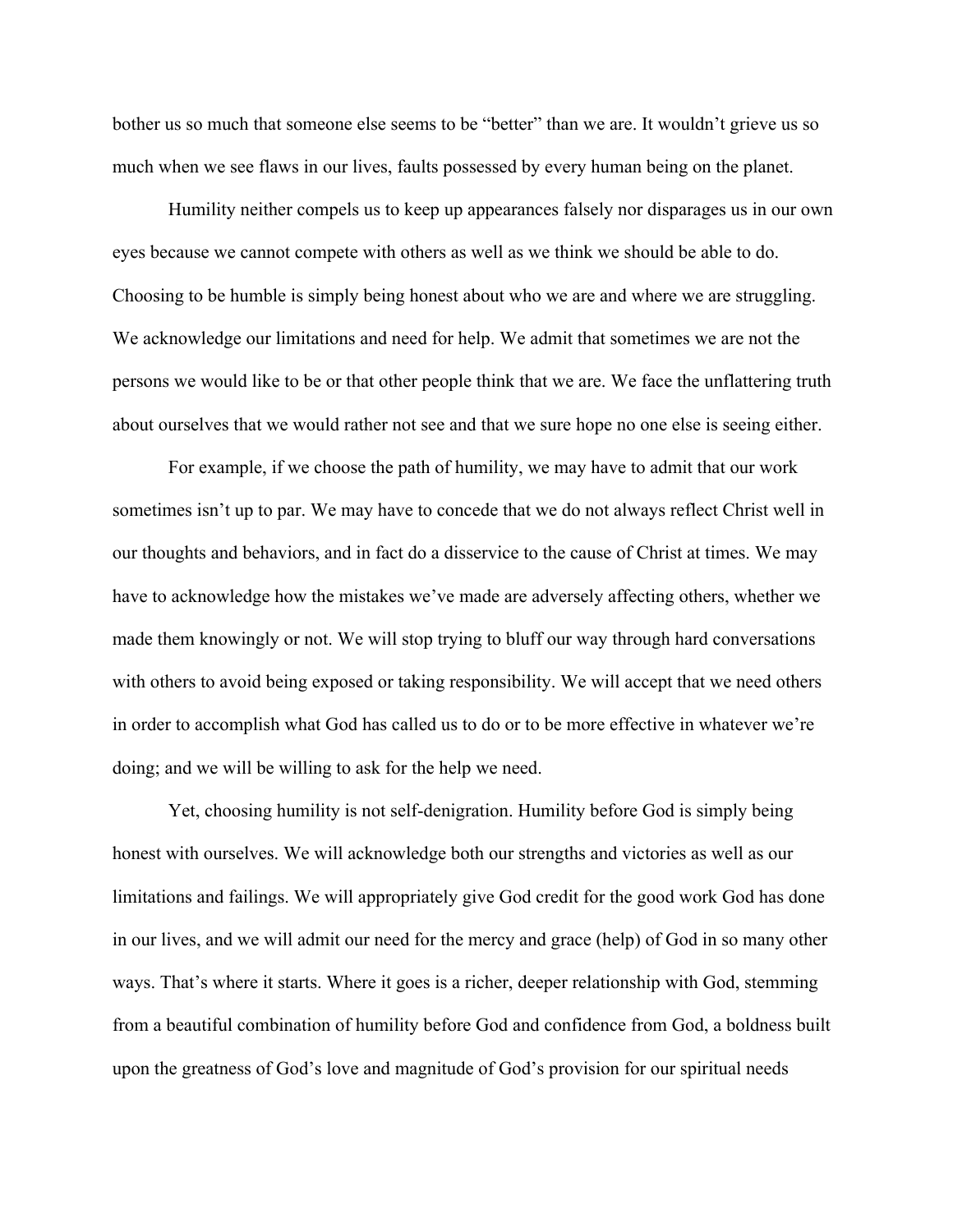through Christ. We bend our knees, and God pulls us to our feet. We acknowledge our unworthiness to demand or expect anything from God and find that we can now hear the voice of the Holy Spirit who wants to minister to us and to lead us.

In admitting the truth about how much he was denigrating himself and how distorted his self-image had become, Frank became better able to hear God's voice again. He humbly exposed the darkness and doubt within himself and opened himself to hear whatever God wanted to say to him. As he did so, he suddenly was able to "focus," "find direction," "go deeper," and "discover God's calling" (his current goals for his life). Only now, instead of trying to slog forward out of a sense of shame and obligation, he experienced a "breath of fresh air" from the Holy Spirit.<sup>3</sup> He neither suppressed what he was struggling with nor affirmed his negative self-image as "true." Rather the oppressive negativity he had been experiencing was swept away by a greater truth that came from God's perspective. When Frank began to look at himself as God did, he was better able to "right-size" his perceptions of his limitations and failings. He was suddenly able to receive the words of mercy, grace, love, and affirmation that he needed to move forward again.

#### *Be open*

 $\overline{a}$ 

From genuine humility comes openness. Being open to whatever God might want to say to us and open to however God may want to change us through our encounters with the Holy Spirit are critical on the spiritual journey. Openness includes being willing to hear what we may not want to hear or see what we don't want to see. If we're truly open, we will ask the Holy Spirit to show us things about ourselves that are getting in the way of our relationship with Christ and show us the way forward.

<sup>&</sup>lt;sup>3</sup> I am indebted to Jack Levison for this way of speaking about one's experience of the Holy Spirit. See Levison, *Fresh Air.*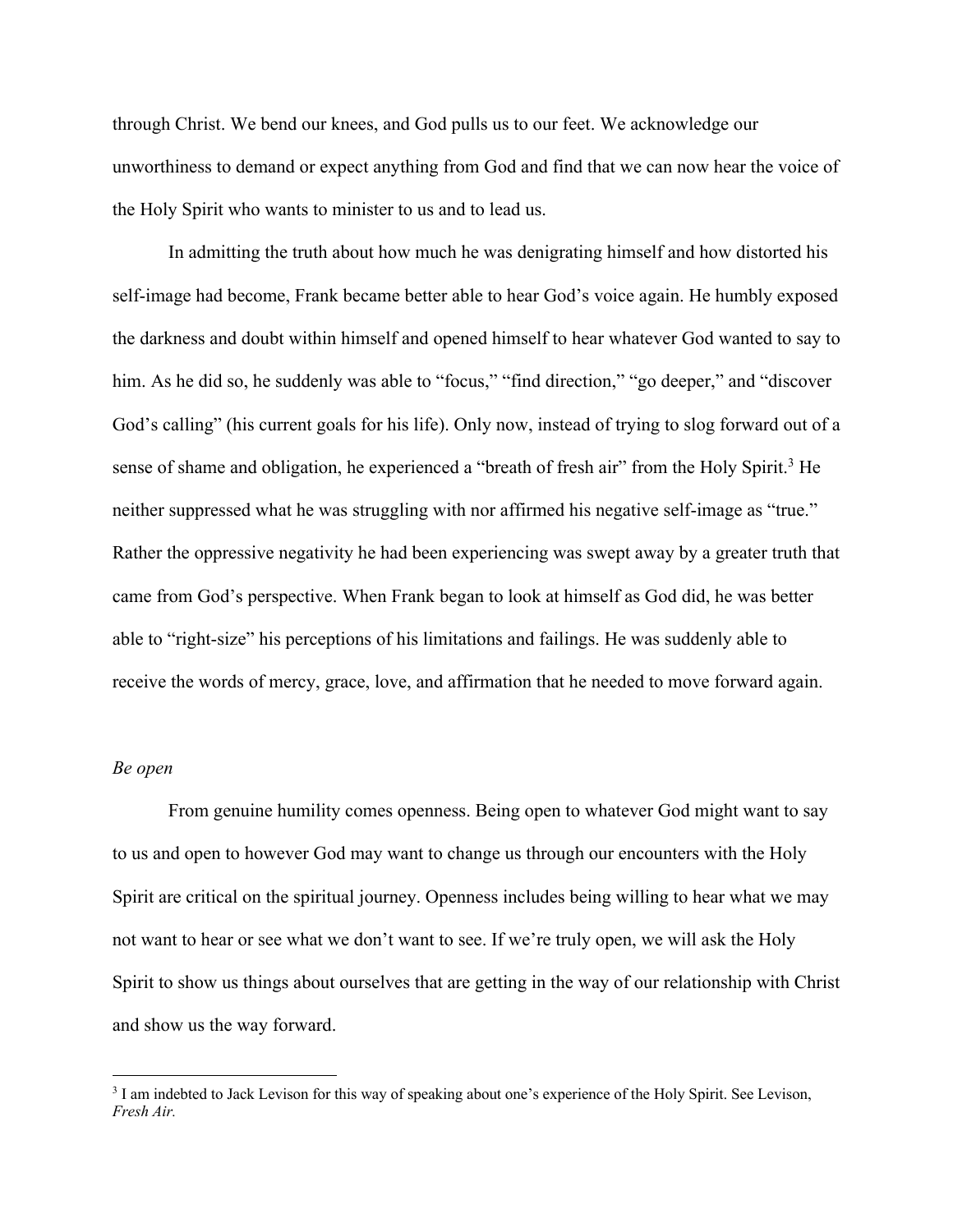In coaching, Frank quickly learned that his struggle for greater depth and for hearing God's call in mission was rooted in misperceptions about himself and about how God wanted to meet his needs and lead him. First, Frank needed to accept himself for who he was and believe God had every intention of working through him fruitfully, in spite of Frank's perceptions that he wasn't good enough, smart enough, or holy enough. He needed to be open to see himself differently than he had, namely that he had a great deal of depth already. The key to his growth was not to develop depth as much as it was to learn how to access what was already there. When it came to confidence and affirmation, he needed to reorient his thinking and find a better source of grounding for his life and ministry. Instead of looking to the praise and attention of others to validate himself, he needed to spend more time with God to sustain and nourish him spiritually. And this is exactly where the Holy Spirit led him.

Frank's experience illustrates the importance and value of humility and openness before God. The Holy Spirit had every intention of ministering to him and strengthening him. The Spirit wanted to build his confidence by first re-orienting his self-reliance (which was sagging noticeably) to become more God-reliant, and in so doing help him to see all the reasons he could lead with boldness instead of shame and fear. Yet, none of this would have been possible without Frank's willingness to admit where he was struggling and to open himself up to whatever the Spirit might want to say to him and do in him. And the results were the opposites of his fears, and far exceeded his hopes.

#### **Biblical teaching: The truth sets us free**

Jesus taught that all those who sin are slaves to sin and need to be set free. (John 8:34) To experience freedom, we need to be open to whatever truth the Spirit wants to show us and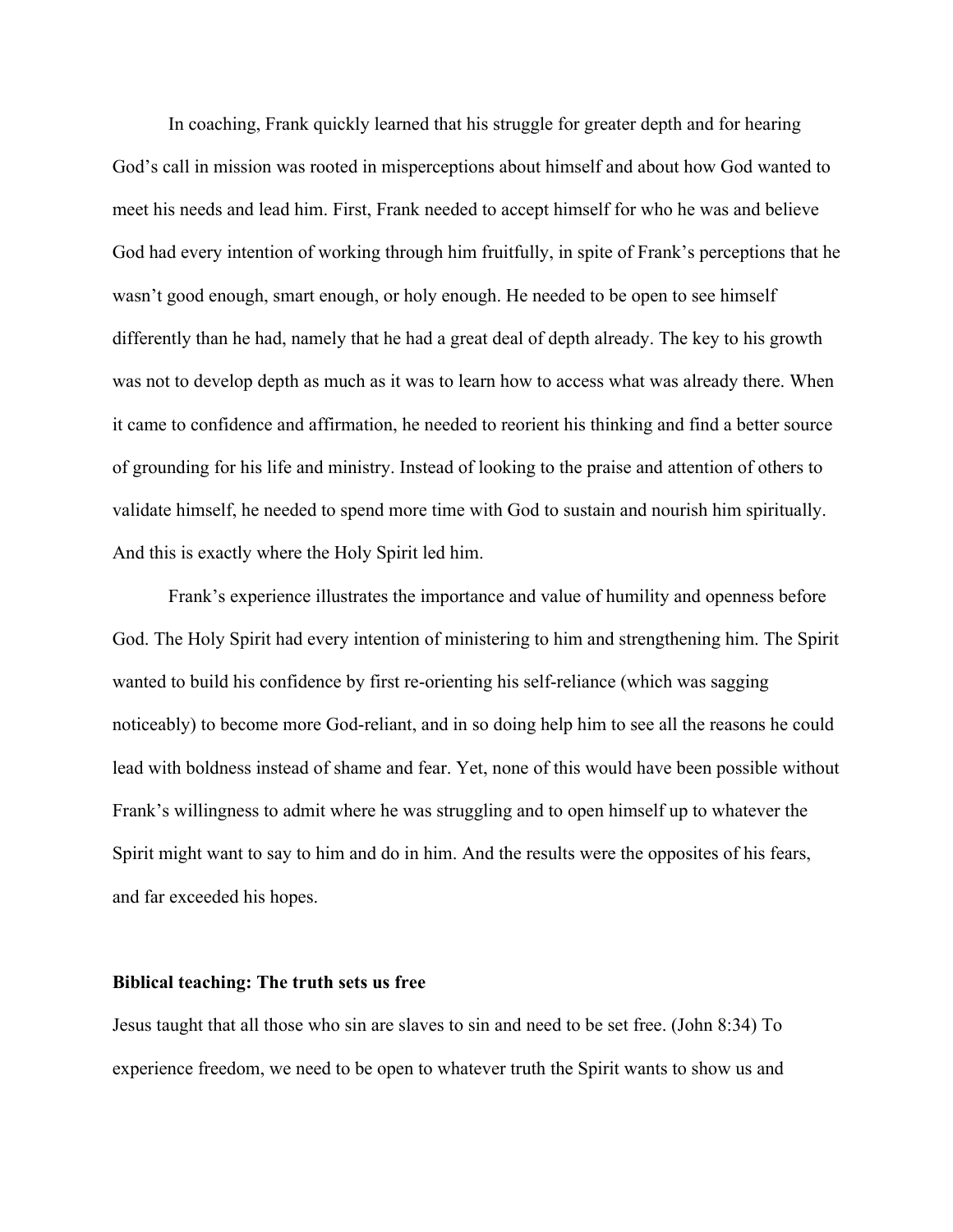convince us of—the truth about what God wants for our lives, the truth about what's really going on that may be hindering our relationship with God, and the truth about God's plan to save us from ourselves and our sins.4 And then comes freedom. As Jesus put it, once we see and embrace the truth God reveals to us, "the truth will set [us] free" (John 8:32). In context, the truth Jesus principally had in mind was to see that he was from "above," i.e., sent by the Father, that salvation comes to those who put their faith in him, and that his true disciples "hold to his teaching" (8:23-31).

Sometimes, our biggest need, then, is for the Holy Spirit to break through our denials, resistance, and blindness—whether unintentional or willful. When we resist and or simply can't face the truth about something that's gone awry in our life, the Holy Spirit can help us to face what we need to face, to repent of our sin, and to be delivered from its crippling power.

In Romans 7, Paul teaches that on our own (by our "flesh"), we do not have the ability to do the good we desire or to resist the pull of our desires toward sin. In chapter 8, in light of our helplessness in the face of the power of sin, he goes on to explain that only faith in Christ enables any of us to escape condemnation. However, that is not the end. The salvation God offers through faith in Christ takes on a practical form in the here and now through the Holy Spirit, through whom we have real power to overcome temptation and sin. Our part is to focus our minds on the Spirit and follow the Spirit's leading, as opposed to focusing on the self-centered, self-gratifying mindset characteristic of our "flesh."5 As we do so, we will experience more freedom from the power of sin, which leads to "life and peace" (Rom 8:6).

<sup>4</sup> Cf. John 16:7-11, where Jesus explains to his disciples that after he has "gone away," the Counselor (probably a reference to the Holy Spirit) will come to "prove the world wrong about sin and righteousness and judgment" (16:8, NRSV). In other words, one of the roles of the Holy Spirit is to reveal spiritual truth to us when we resist it, and to convince us of our need for repentance; this is in addition to the Spirit's roles of leading us to Christ and guiding us ethically, vocationally, or in any number of other practical ways.

<sup>&</sup>lt;sup>5</sup> Craig Keener explains that "the 'way of thinking involving the flesh' is a chronic perspective or disposition from mere human, bodily existence as opposed to a life perspective and disposition informed and led by God's presence.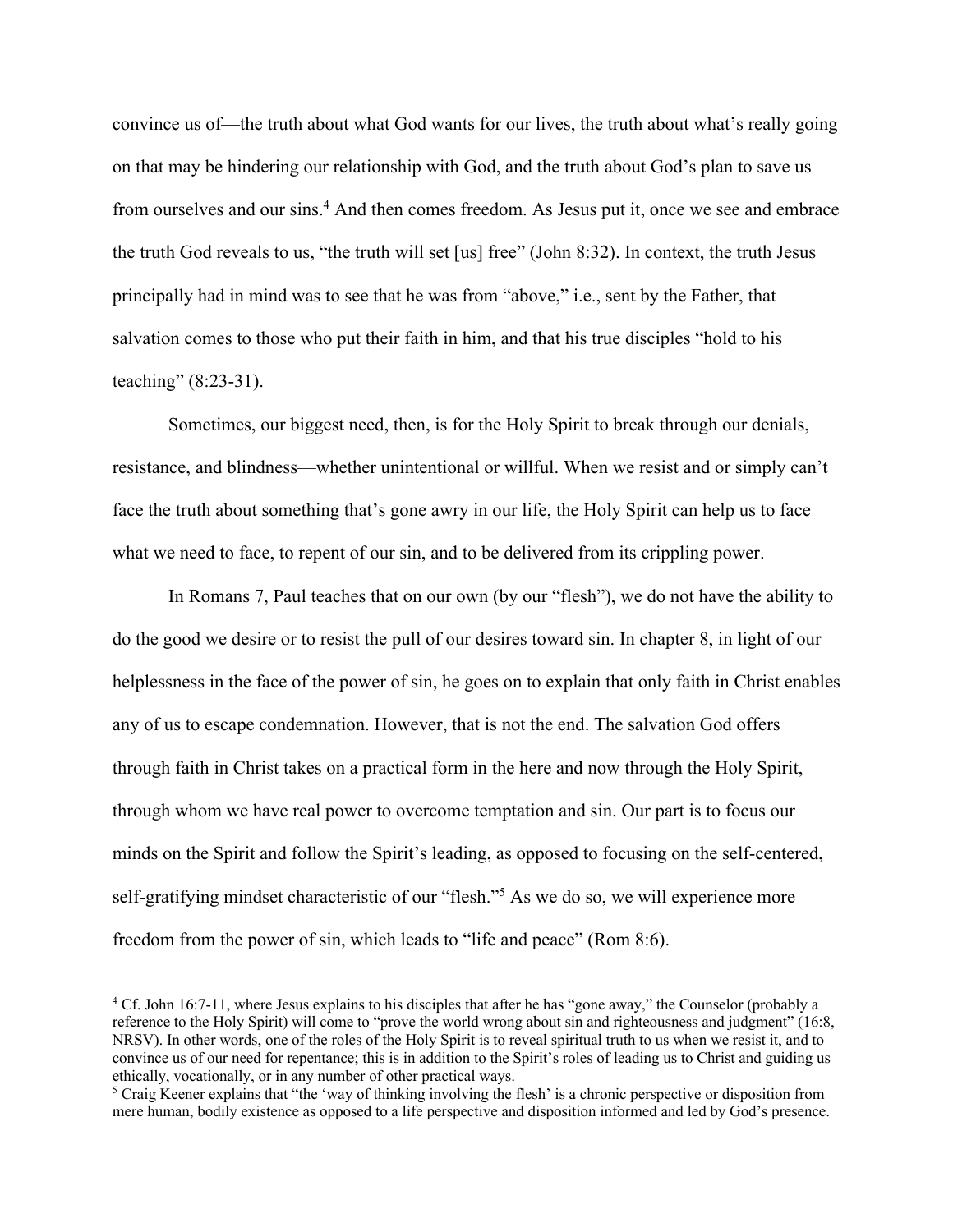In Galatians 5, Paul talks again about what role of the Spirit in the life of believers in Christ. First, he spends a good deal of space describing the contrast between the desires of our "flesh" and the leading of the Spirit. He draws the conclusion that only the Spirit can set us free from the tyranny of sin in our lives and can produce love, joy, peace, and many other wonderful qualities and experiences that can only come from God's activity within us. To be set free from the power of sin by drawing on the Spirit and to experience a new quality of life through the Spirit's influence in our lives is what it means to "live by the Spirit" (Gal 5:16-24). Inasmuch as we can and sometimes do experience this kind of life in the Spirit, he concludes, those who live by the Spirit ought to consciously seek to "keep in step with the Spirit" (Gal 5:25). In other words, since we know what it is to experience new life through the Spirit, we should actively draw upon the power of the Spirit to consistently live in freedom (from sin) and to do whatever good the Spirit might prompt us to do.<sup>6</sup>

We can wait until truth comes crashing down on us, such as when life falls apart in some way or when others we love and care about suffer serious consequences of our living in denial. Or, as a much more helpful and less painful alternative, we can pro-actively seek to know and live by the truth in every aspect of our lives. We can humble and open ourselves to whatever God wants to reveal to us. We can ask God to help us to see whatever truth we need to see, and to give us the strength we need to keep in step with the Spirit.

### **The key to transformation: The Word of God**

Those whose ultimate interests are purely temporal, satisfying their own desires, contrast with those with interest in and divinely provided access to the eternal God" (*The Mind of the Spirit*, 117).

<sup>6</sup> See my article, "What It Means to 'Keep in Step with the Spirit'—A Careful Interpretation of Galatians 5:25 and Its Implications for Practical Christian Living," *Chin Christian Journal* (Volume 5, May 2017).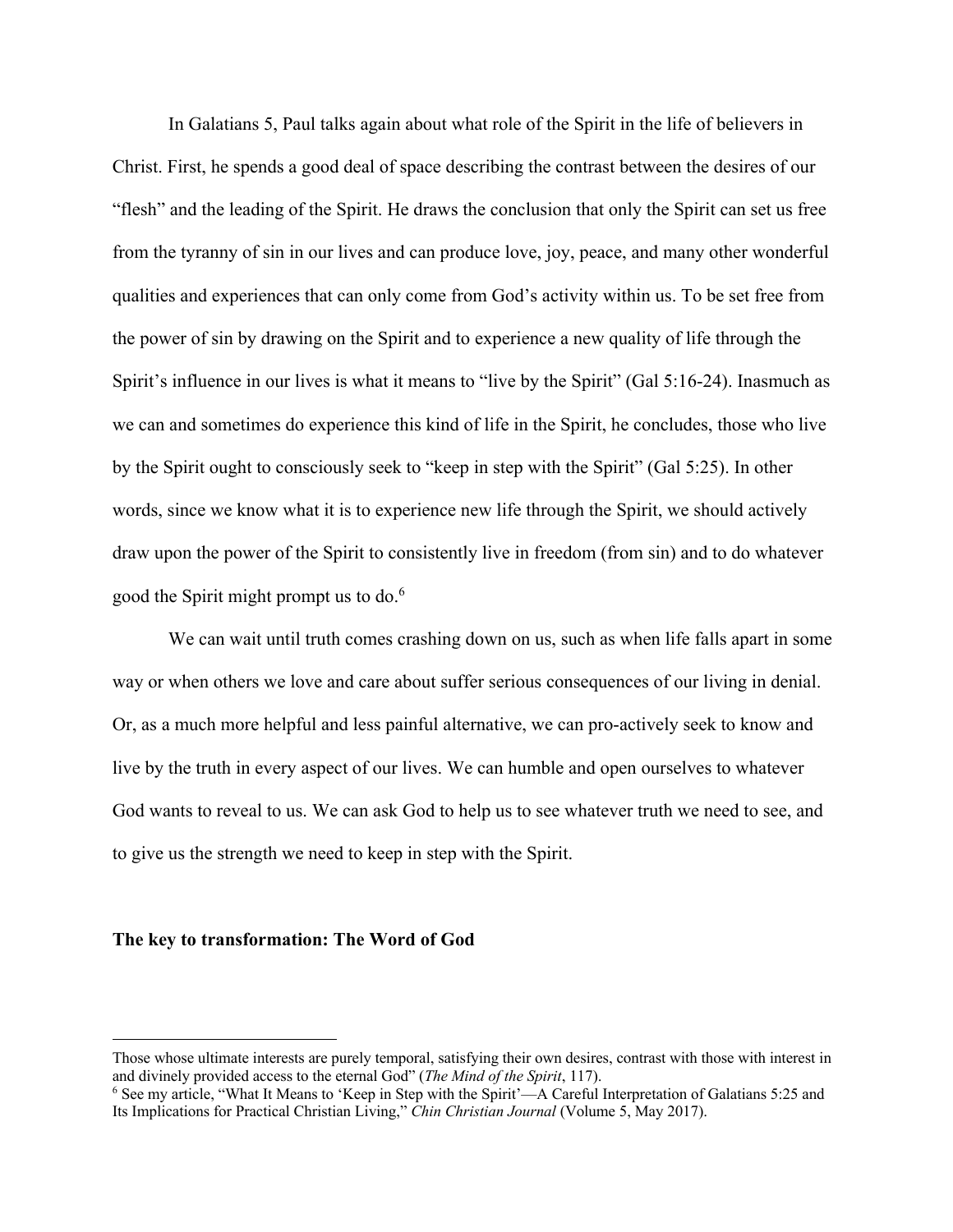When we are truly open to God and are actively listening for God's voice, the Holy Spirit will often reveal truth to us and change our hearts and minds through the Word of God. The universe was created by God who "spoke" the world into existence. (Gen 1) Over the centuries, God's Spirit has spoken through prophets to reveal the will of God to his people (e.g., see 2 Pet 1:20– 21). "God-breathed" Scripture leads believers to salvation and equips them for spiritual maturity and doing good work in the world (e.g., 2 Tim 3:15–17). According to John's portrayal of Christ, God revealed himself to humanity when the "Word" (Greek, *logos*) became "flesh" and lived among other human beings.<sup>7</sup> Through an encounter with Jesus Christ, the Logos, and by putting their faith in him, believers become children of God (John 1:10-14).

In other words, whether it is the creative activity of God, the spoken (and written) words of God, the very person of God, or the personal guidance of the Holy Spirit, the Word of God works powerfully to reveal truth and create something good and beautiful throughout the universe, especially in human lives. Life comes through the Word of God, we know who God is by the Word of God, we know better what God wants for our lives by the Word of God, and we experience spiritual transformation through our encounters with the Word of God. There is no other resource that comes close to the Word of God in its ability to help us know, love, and serve God as followers of Christ.

We can see how early Christians thought about and relied on the Word of God particularly in the book of Hebrews. Over and over again, both explicitly in the author's teaching and implicitly in how he used Scripture and preached to his readers, he pointed to the Word of God and relied on the Spirit of God to touch and change his readers' lives.

 $^7$  John 1:1, 14. Paul similarly described Jesus as the very "image of the invisible God" (Col 1:15). Jesus Christ participates in the work of creation and reveals to us the "fullness of God" (Col 1:16-20). Likewise, the writer to the Hebrews describes the Son as "the radiance of God's glory and exact representation of his being, sustaining all things by his powerful word" (Heb 1:3).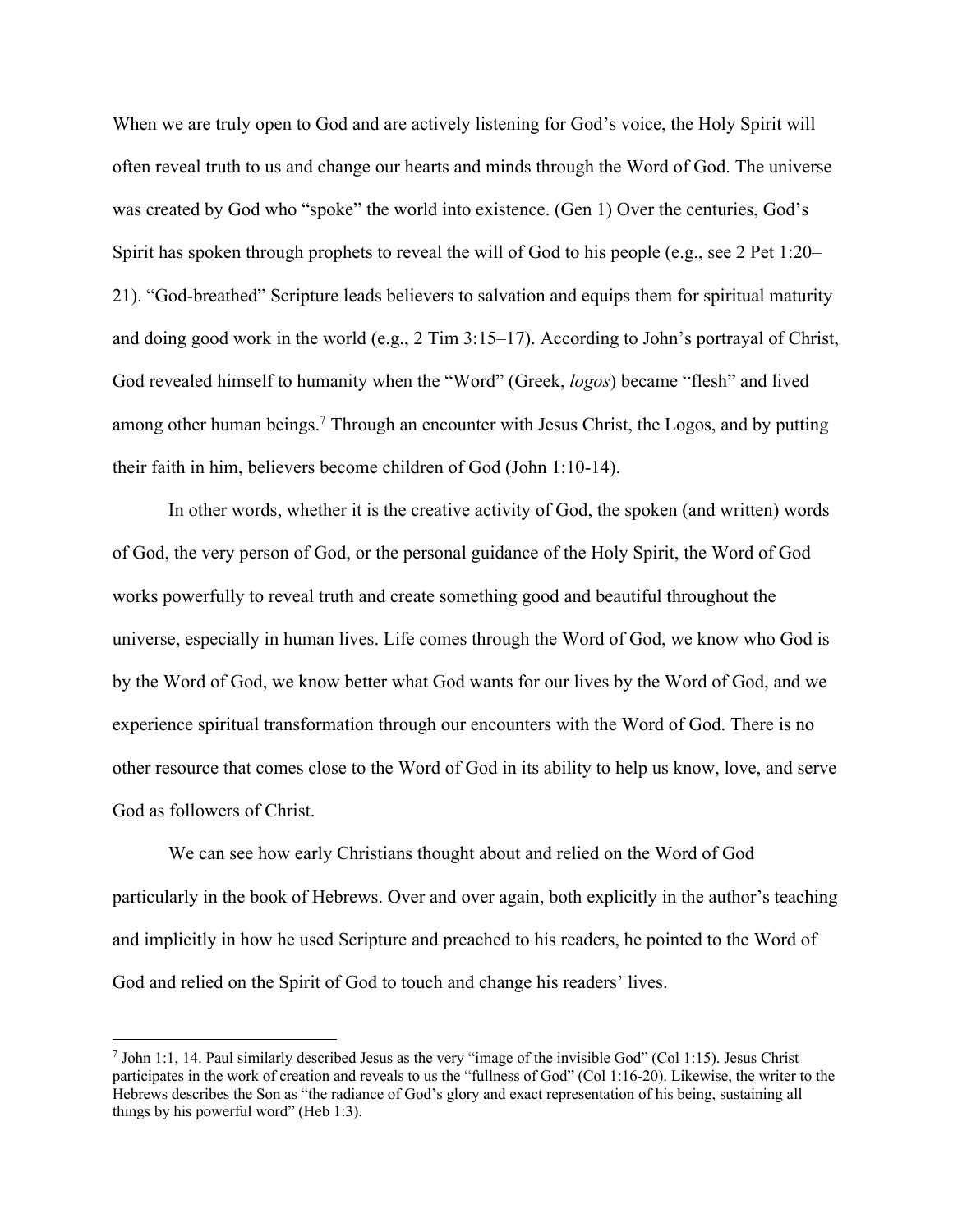In the very opening verses of the letter, the author to the Hebrews presents the Son of God, by whom he means Jesus Christ, as the latest and greatest way God has spoken to humanity. He does not use John's language to explicitly refer to the Son as the "Word" (*logos*) of God, but instead links him to the Word of God by saying that "in these last days [God] *has spoken* to us by his Son, whom he appointed heir of all things, and through whom he made the universe" (1:2, italics added). The author then spends more than two chapters explaining how God is working through the Son in order to establish God's kingdom and provide salvation for humanity.  $(1:1-3:6)$ 

In chapters 3 and 4, the author to the Hebrews quotes from the Hebrew Scriptures extensively and refers to the ministry of the Holy Spirit as God's voice (words) to lead hearers to repentance, belief, and salvation. (3:7-12) He eventually links the past to the present, the Word of God in history and the Spirit of God in the moment, when he suddenly moves from Old Testament prophecy to its fulfillment in his own time in chapter 4. He explains that what God said to David about a certain day called "Today" is now this day, the time inaugurated by the coming of the Son of God when the message spoken by God in history is suddenly God's Word for the present moment. "Today, if you hear [God's] voice, do not harden your hearts," he preaches (4:7). What is he doing? He is affirming the critical role of the Word of God both through the Holy Spirit and in the written Scriptures to change people's lives, a point he then makes explicit in verses 12–13:

For the word of God is living and active. Sharper than any double-edged sword, it penetrates even to dividing soul and spirit, joints and marrow; it judges the thoughts and attitudes of the heart. Nothing in all creation is hidden from God's sight. Everything is uncovered and laid bare before the eyes of him to whom we must give account. (Heb 4:12-13)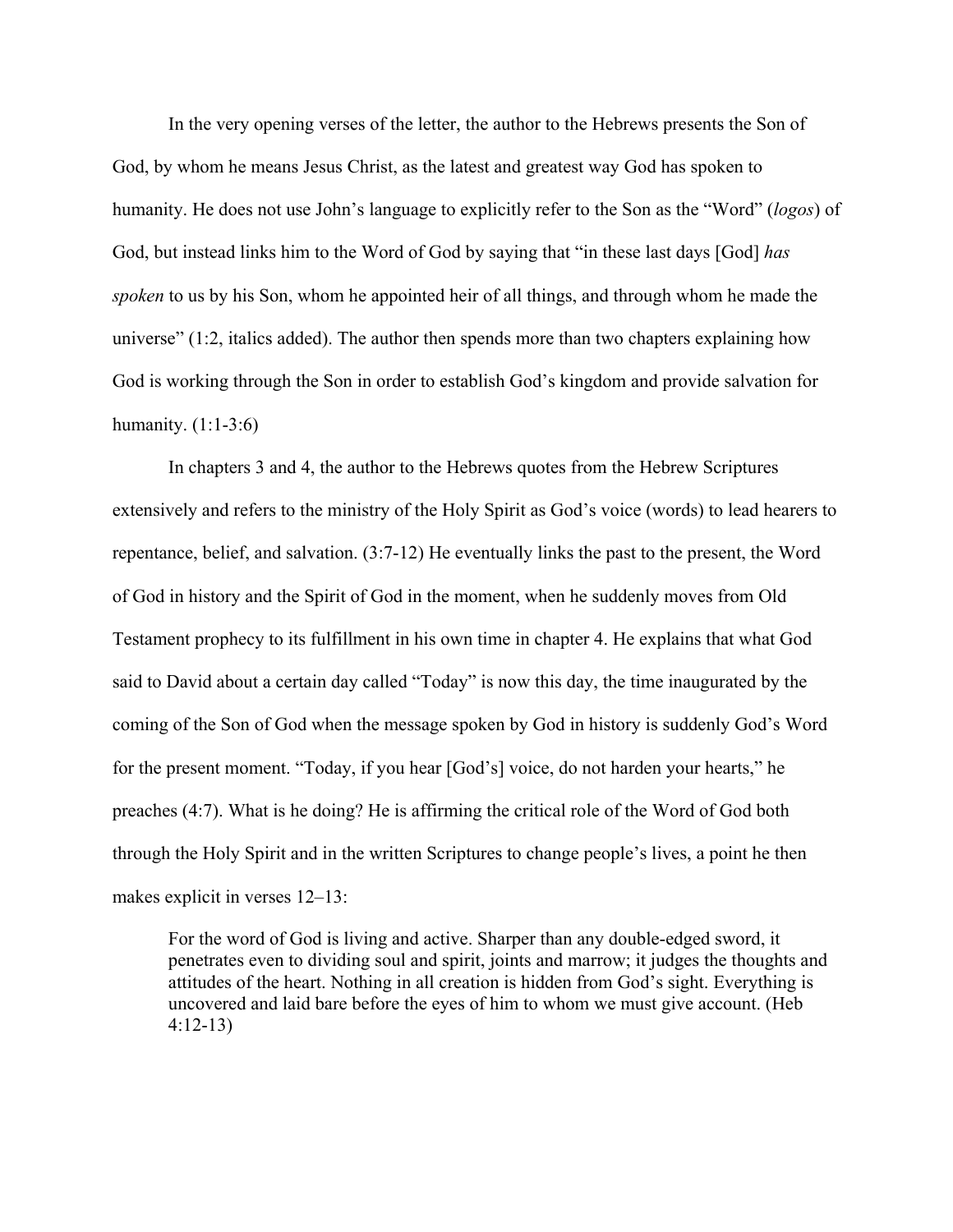The writer to the Hebrews does not distinguish among the various meanings of the Word of God in these verses, no doubt because he believes that God's powerful Word comes to us in many different ways. When we encounter the Word of God, all pretense, denial, self-deceit, pride, and shameful secrets are suddenly exposed for what they are. The Spirit of God sees right through us and reveals truth about us. There, humbled and vulnerable, the Word of God also heals our wounds and shows us the way forward. In a word, that healing is in Jesus. The way forward is by faith. In a true encounter with the powerful Word of God we may begin in terror, but we end up with true hope. Our response is not one of pride, negotiation, debate, or bargaining. It must be surrender to the truth that the Word reveals about ourselves and our need. Our faith response is our acknowledgement that God in Christ in the only source of real hope available to us. The writer to the Hebrews puts it this way:

Therefore, since we have a great high priest who has gone through the heavens, Jesus the Son of God, let us hold firmly to the faith we profess. For we do not have a high priest who is unable to sympathize with our weaknesses, but we have one who has been tempted in every way, just as we are—yet was without sin. (Heb 4:14–15)

Once we understand the truth about both our need and the source of our help, we will know what to do—pray earnestly with our whole hearts and minds! But the prayer we offer is not one of desperation—though at times we may certainly feel desperate for God's help—or hoping against hope for mercy. No, that would be bad theology and contrary to the whole tenor of the New Testament. God's love is so great, and Jesus's sacrificial act in dying for humanity on the cross so complete and effective, that the writer to the Hebrews can insist that we who have faith in Christ may "approach the throne of grace with confidence, so that we may receive mercy and find grace to help us in our time of need" (Heb 4:16).

In context, these few verses in the middle of Hebrews chapter 4 (verse 14-16) tell us so much about what we need to know to help us in our spiritual life. They indicate that the help we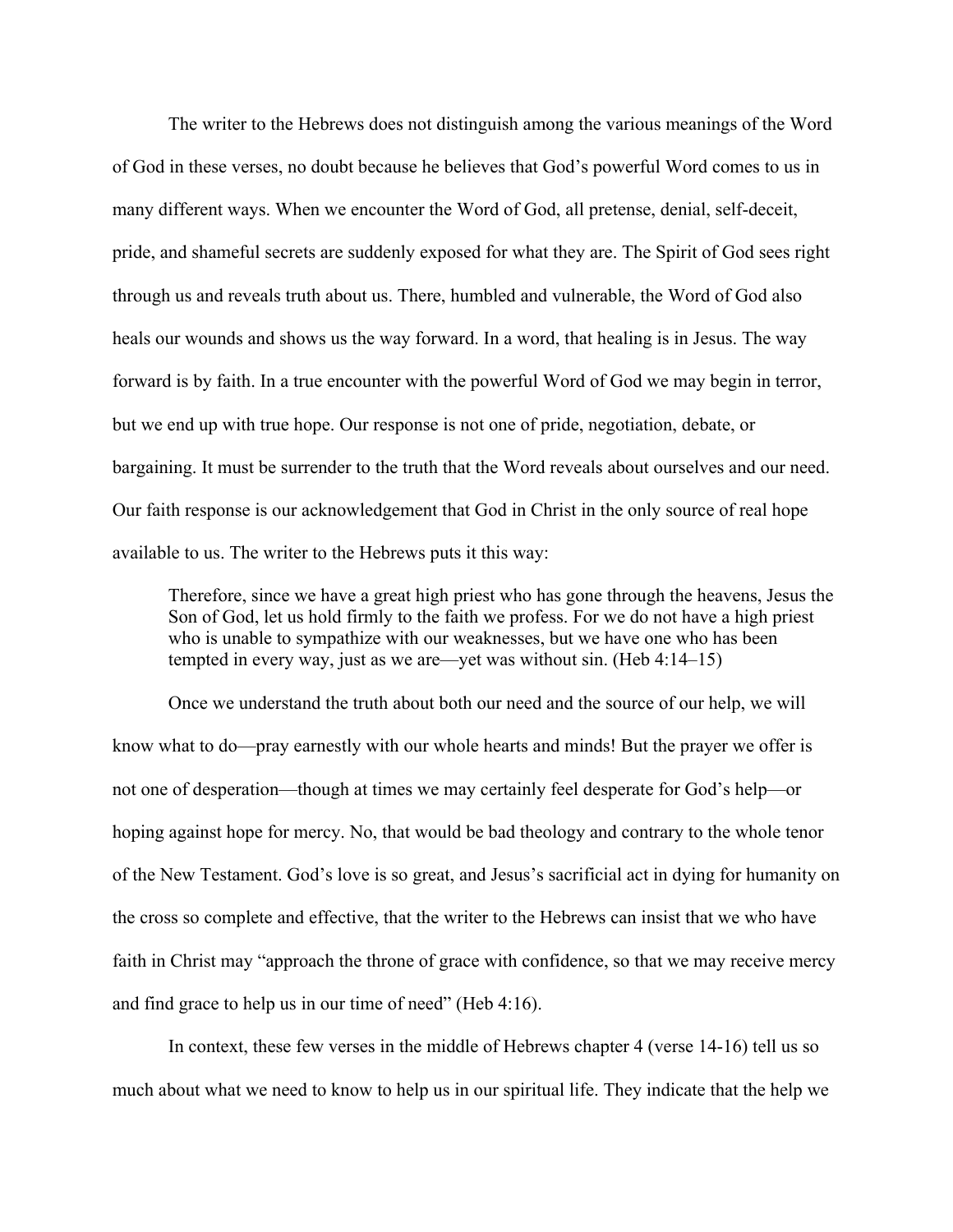need in our day by day journey to better know, love, and serve God as followers of Christ is all found in what Christ has done for us and in our personal relationship with God. Our creator and Savior, who sits on a metaphorical throne representing his rightful place as ruler of the universe, awaits our prayers with open arms. God's kingdom is marked by grace for the needy, not reward for the mighty. It's marked by mercy and forgiveness, not judgment and rejection.

The Word of God elevated, preached, and experienced in the book of Hebrews points us to practical answers to our deepest existential questions about who we are and how to go forward when we feel defeated, lost, or stuck. We know who are in God's presence because we can finally see ourselves as God sees us—dearly loved, accepted, forgiven, and valued. We find what we need—mercy and grace—so that every barrier to our relationship with God is removed, and we have access to the power we need to live according to God's will. We may not yet know how to fully draw on this power to overcome our weaknesses and handle our challenges, but in God's presence we will know that we have come to the right place. Here, at the throne of grace, where our confidence comes from what Jesus, our Savior and High Priest (which to Jewish ears would have meant, supreme advocate on our behalf before God) has done on our behalf, there is real hope.

In the case of the Hebrews, the grace they needed from God was to be able to hold firmly to their faith and to persevere in faithfulness. In the face of pressure from Jewish evangelists and teachers, the Hebrew Christians needed help to "hold unswervingly" to their faith in God's new covenant, grounded in Jesus Christ as the object of their faith and source of their hope.8 They also needed help to press on toward greater spiritual maturity, to not lose heart in serving Christ's purposes among their fellow believers, and to live honorable and moral lives.<sup>9</sup> As is

<sup>8</sup> Heb 4:7, 11; 8:6, 13; 10:18-39.

<sup>&</sup>lt;sup>9</sup> Heb 6:1, 9-12; 13:1-19.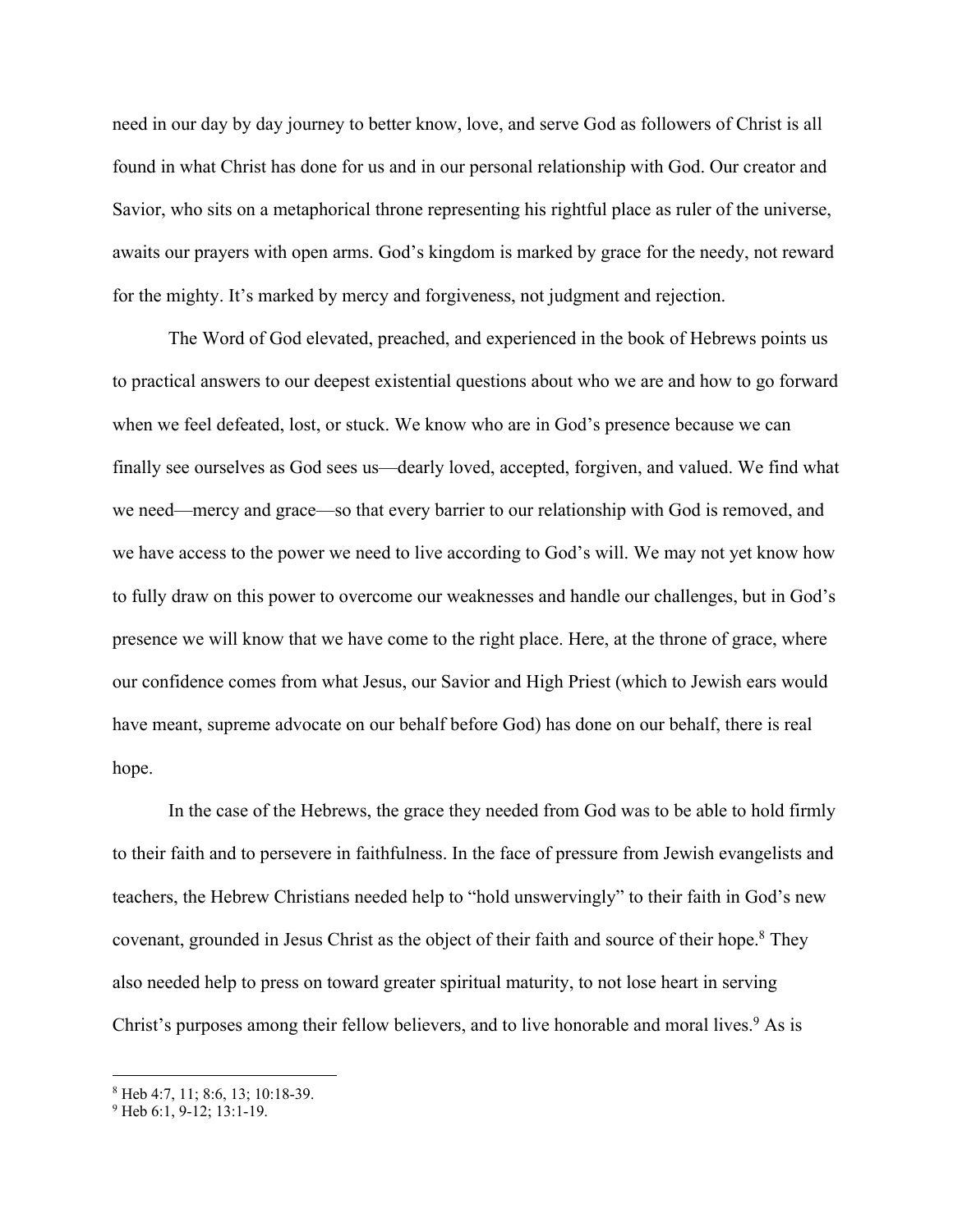often true for us, the congregation to whom the author to the Hebrews was writing was in danger intellectually, morally, relationally, and spiritually. They needed God's help in order to face these challenges and come out victoriously on the other side.

The author to the Hebrews, then, shows us by example as well as teaching how much believers must depend on the Word of God—in scripture, directly through the Spirit, by the Son, via preaching—for salvation and to live out the Christian life.10 Through the Word of God, believers may experience movement from ignorance to deeper understanding, from humility to healing, from hopelessness to confidence, from alienation to fellowship.<sup>11</sup> This Spirit-led process prods us out of our hiding places and shakes us free from our bondage to self-denial, fear, and sin. The Word of God in the hands of the Holy Spirit brings us into a right relationship with God and prepares us to be able to better listen to and cooperate with the Spirit's voice going forward. This process does not apply only to conversion, where we move from disbelief to belief and trust in Christ but is a recurring pattern that describes what happens within believers over and over again. Whenever we become aware of our need for God or of something God is calling us to in some new way, the Spirit is drawing us to God and helping us to mature. Our part is to be humble and open to the Spirit's promptings (i.e., listen), and to seek God's help to hold on to our faith and persevere in faithfulness (i.e., cooperate).

 $10$  Not infrequently, the Spirit also attempts to lead us to important truth and to transform us through our encounters with "others," especially those whom we perceive to be different from us or those who make us feel uncomfortable for some reason. Along these lines, retired Professor of Theology and Methodist minister, Frances Young, discusses what she learned from grappling with a disabled son and other painful life experiences in her book, *Brokenness & Blessing*. She observes, "A biblical spirituality necessitates openness, receptivity, and mutuality," attitudes that lay the groundwork for transforming our understanding of ourselves and our relationship with God. She concludes, "The rediscovery that God is beyond us, yet reaches out to us in Christ to grasp our hands in the midst of the struggle, even to wound us with his arrow of love, might enable us, both individually and as the body of Christ on earth, to live the way of love and true humility in following Jesus" (121–22).

<sup>&</sup>lt;sup>11</sup> See Nouwen, *Spiritual Formation*, where he discusses various "movements" that are markers of spiritual growth. Specifically, he speaks of the spiritual life as the continual movement between three polarities, "the poles of loneliness and solitude, hostility and hospitality, illusion and prayer" (18).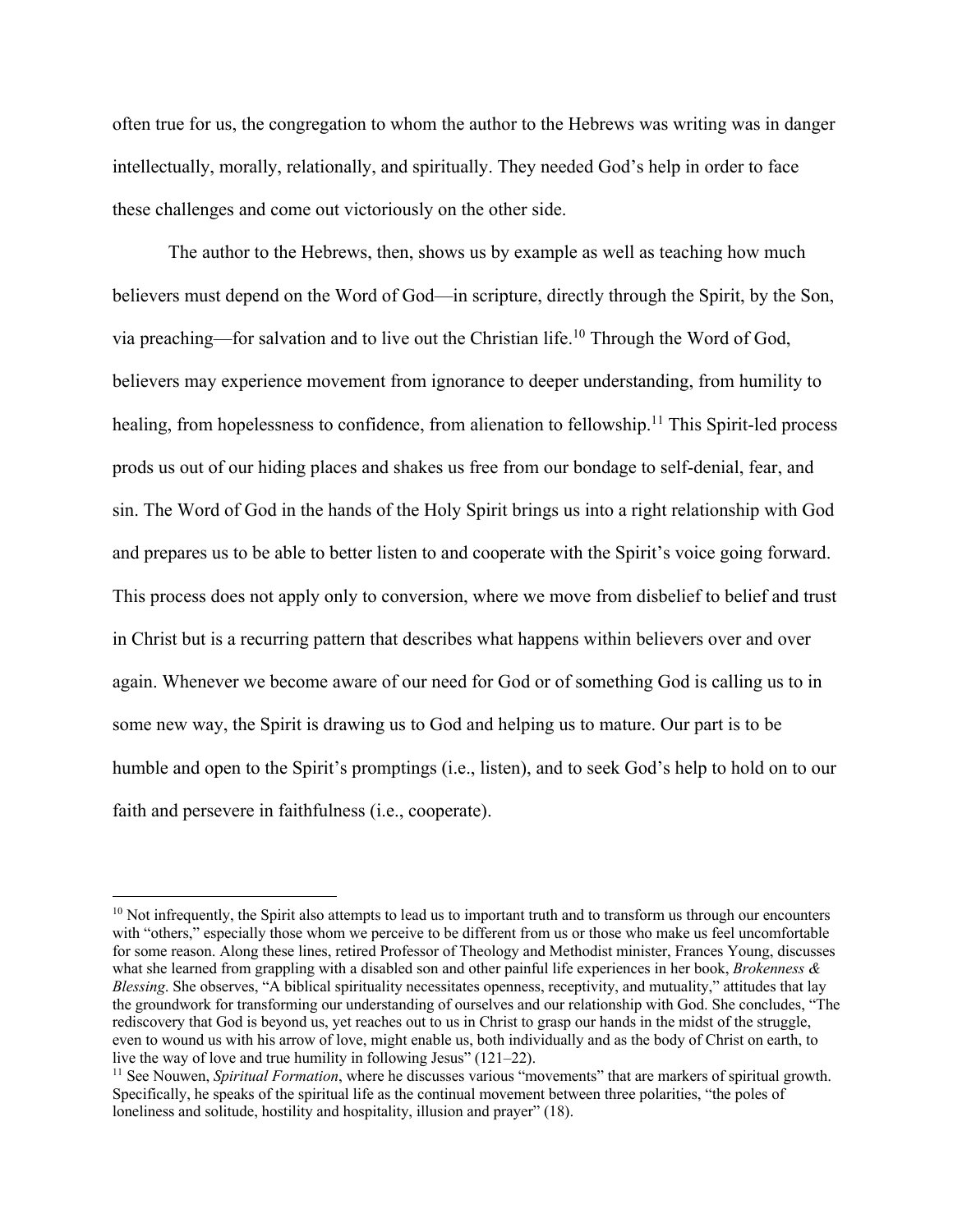## **Conclusion**

To serve effectively as a Spirit-led, Christian leader is very difficult, for many reasons. All of us struggle with the magnitude of the awesome responsibility. Every one of us fails at times and lacks many qualities, skills, or maturity to do everything that is required of us. However, there is hope. We will never be perfect, but the sincere, dedicated follower of Jesus Christ can always expect God to keep working in their life. We can count on God to help us to grow and to learn from our failings. Over time, we can learn how to become more effective, Spirit-led leaders.

However, in order to benefit from God's work in our lives, we first we have to be willing to listen to what God wants to say to us. And to listen, we have to be in a state of mind that is truly humble, open and ready to hear whatever the Spirit wants to say. Learning to get our own selves out of the way, to quiet the competing voices in our heads, to be willing to stop and change course, to be patient to wait for the voice of the Spirit, or to be willing to step out of our comfort zones is all hard work. We may feel uncomfortable or unsure of ourselves when it comes to listening to the Spirit. We may be unsure how to differentiate between the voice of the Spirit and our own voice. We may be afraid to hear what the Spirit wants to say to us. I often am.

But, with God's help, we can learn. By exposing ourselves more and more to the Word of God, in all its forms, we will hear God speak to us. We will grow in our ability to recognize the Spirit's voice. We will learn to listen without so much fear. At times, the Holy Spirit will indeed convict us of sin and point out uncomfortable truth to us that we need to face. At other times, God is just as likely to bind up our wounds and speak a word of comfort or nourishment when we pour out our hearts in prayer. Our job is not to try to control God's response to our prayers, as if we ever could. No, the Spirit's call is to humble ourselves, open our hearts and minds, and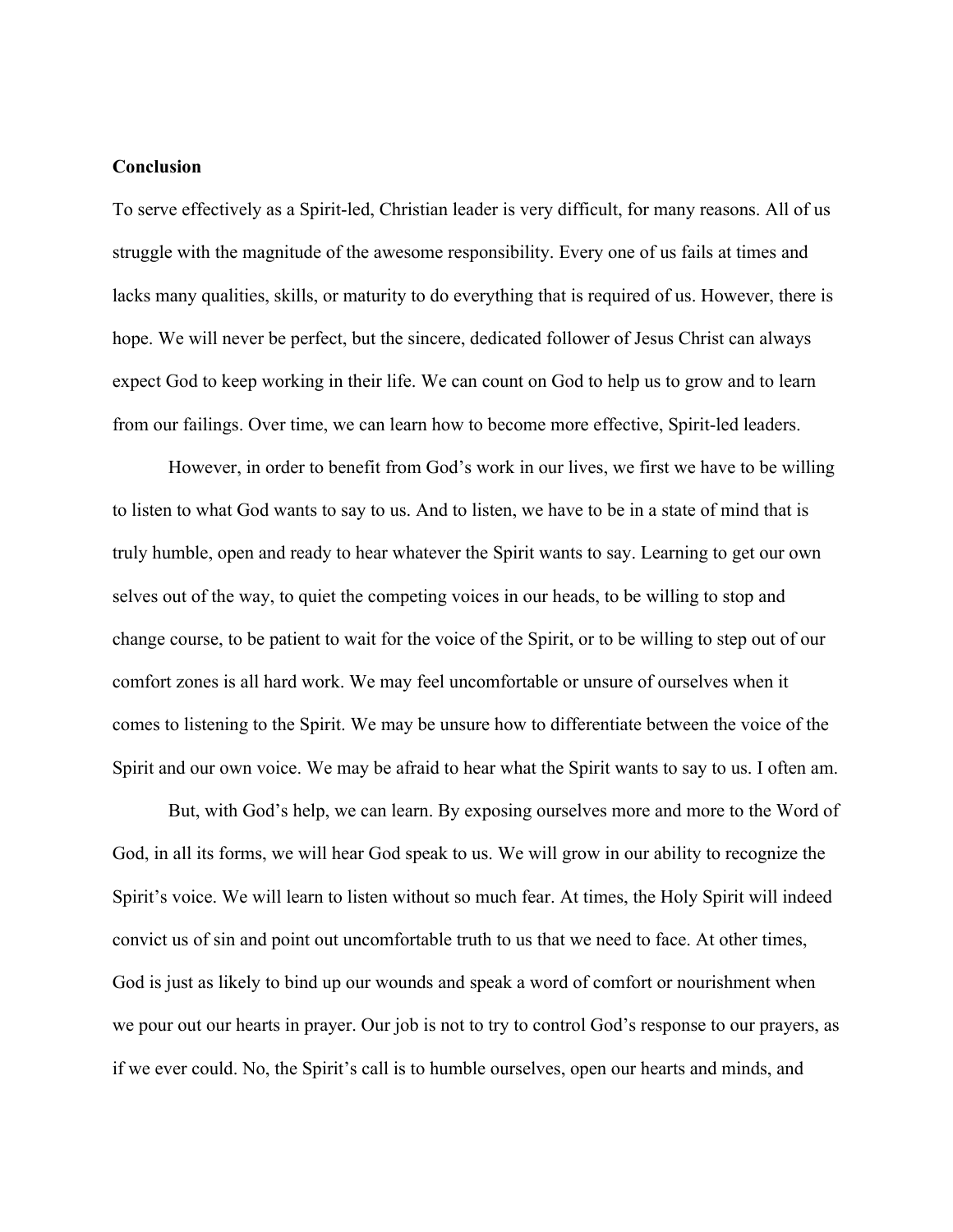stand ready to respond in whatever ways are most appropriate to the situation at hand. Then we will be much better able to hear whatever we most need to hear, and to experience the Spirit's moving and power to enable us to fulfill God's will and serve Christ's good purposes for our lives.

Frank's humility and openness led him to identify the questions that mattered the most to him and gave him the courage to ask them. Contrary to his fears, the Holy Spirit did not respond by confirming his low self-image. Just the opposite happened. The Holy Spirit surprised him with wonderful words of affirmation, love, and support, leading him to a place of peace and joy that he hadn't known in a long time. Then, over time, the Spirit also helped him to see what changes he needed to make, and could make, in order to serve more effectively. Yet, it was never a shaming or discouraging experience, but rather "ah ha" moments of new clarity and energizing insights that propelled him into action and greater effectiveness.

More humility and openness are two of the keys to personal transformation. They are essential to effective Christian leadership. They are needed everywhere in the Church today.

#### Select Bibliography

- Geoffrion, Timothy C. *Saying Yes to God: How to Keep in Step with the Spirit*. Eugene, OR: Cascade Books, 2017.
- Keener, Craig. *The Mind of the Spirit. Paul's Approach to Transformed Thinking.* Grand Rapids: Baker Academic, 2016.
- Nouwen, Henry. *Spiritual Formation. Following the Movements of the Spirit*. New York: HarperCollins, 2010.